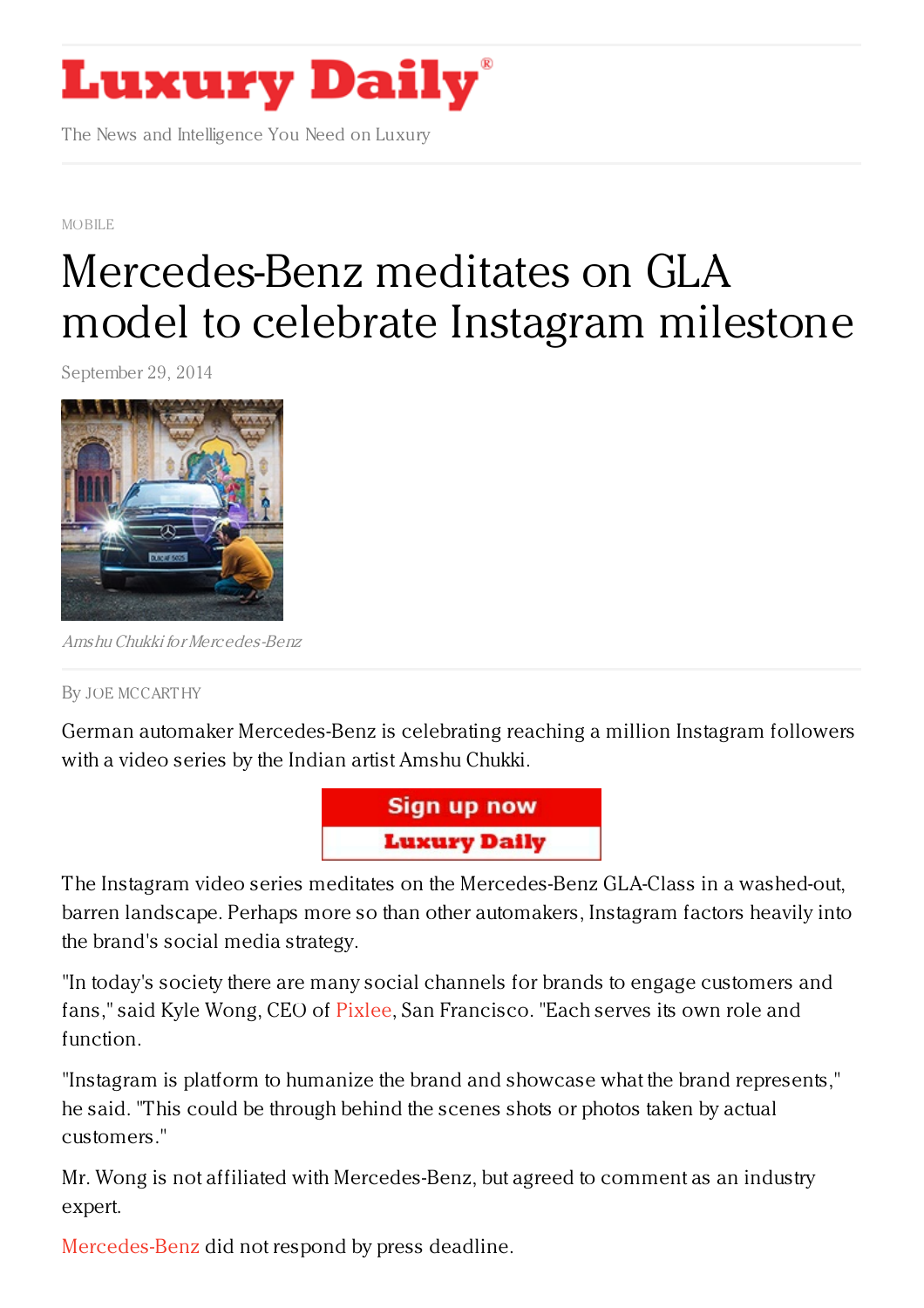### Slow down

Mercedes-Benz tapped Mr. Chukki so that his project coincided with the St. Moritz Art Masters Aug. 22-31 in the Swiss Engadine. The St. Moritz Art Masters attracts contemporary artists from across the globe to present their work for 10 days.

The six brief Instagram videos called "Alchemy of the Star" paint a somber portrait of the GLA model and sometimes have a post-apocalyptic feel, with scratchy footage capturing the black-and-white landscape. Inert camera angles and silence also enforce the somber atmosphere as the series aims to get viewers to contemplate the car in different ways.



# Video still

Mr. Chukki said that "the presence of the car is an intrusion in the landscape like a moving photo," which may explain the eerie feel.

The first three videos show the GLA in one position for their duration. Muted color then enters the series in the fourth video, which gains a little movement.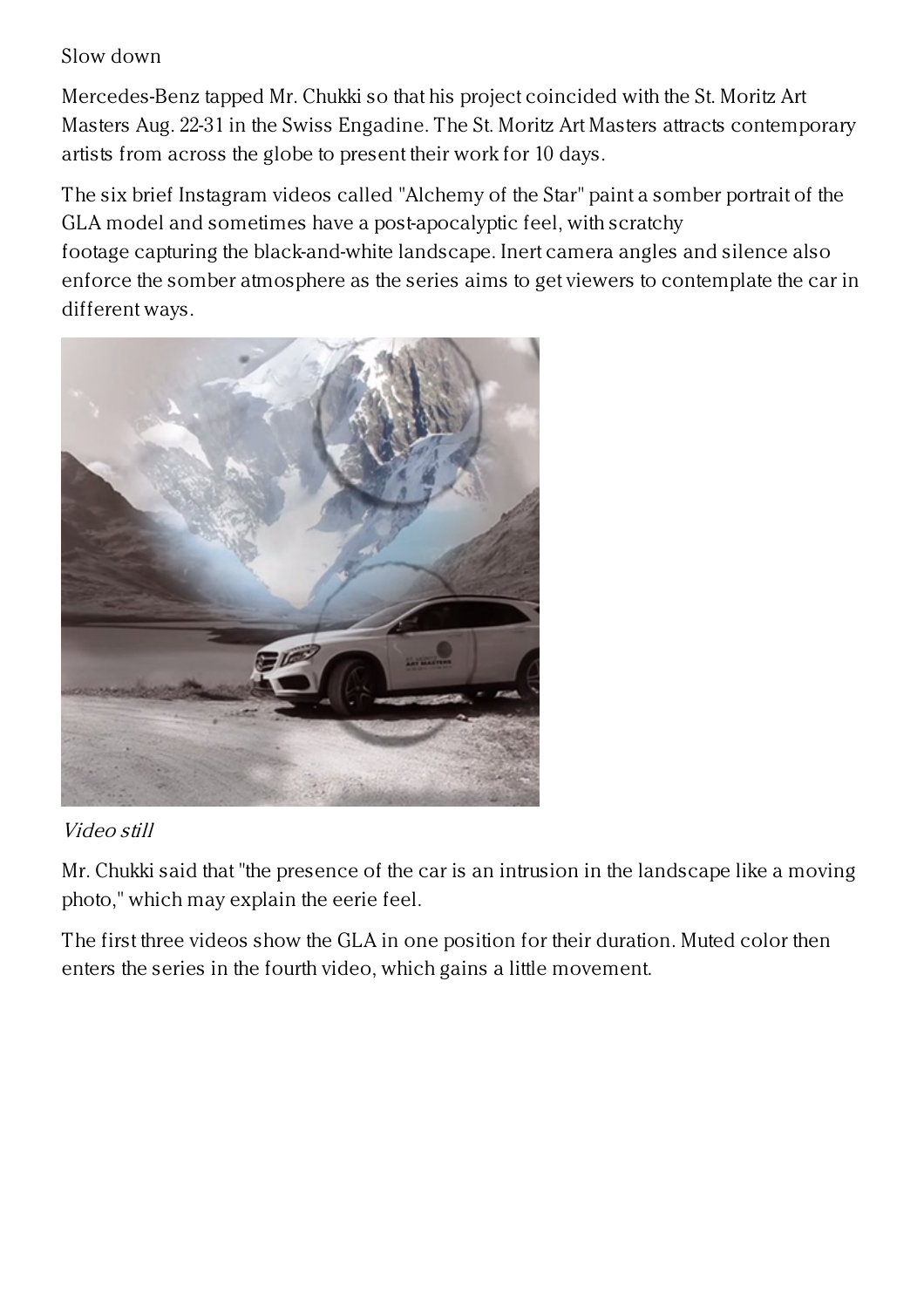

### Video still

More color enters the fifth video as the GLA is shown driving, but the footage is still drained.





The final video shows the GLA driving off down a lane, getting smaller and smaller.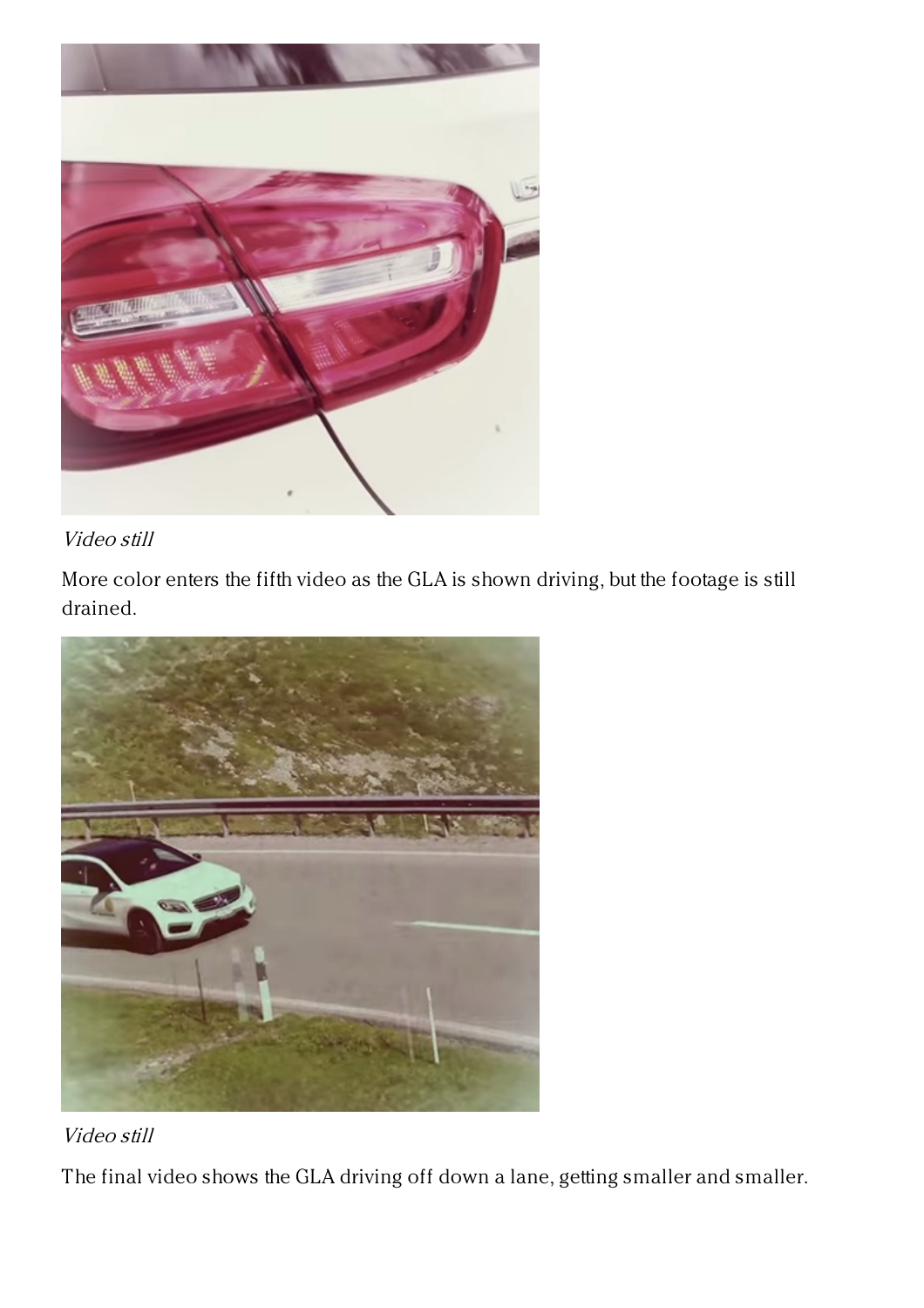

### Video still

Mercedes-Benz stringed the videos together for fans to view on YouTube.

Embedded Video: <//www.youtube.com/embed/fyF6v1c4FmI>

## "Alchemy of the Star"

The brand has tapped alternate perspectives for its Instagram feed before.

For instance, Mercedes-Benz USA injects fresh perspectives into its Instagram feed by allowing social influencers, journalists and team members to curate content for the account for certain designated periods.

The #MBPhotoPass initiative shows brand vehicles in organic situations and ensures that the account does not get bogged down with the same material. Also, fans tend to appreciate thematic continuity in brand posts and likely look forward to subsequent editions, while privately hoping to get a #MBPhotoPass themselves (see [story](https://www.luxurydaily.com/mercedes-benz-hands-off-instagram-control-with-photo-passes/)).

# Thank you, thank you

Mercedes-Benz reached 15 million Facebook fans and celebrated its accomplishment through art.

Each celebrated milestone has delivered insight into an exceptional artist, and this accomplishment will present followers with a Sabian artist, Thitz, and his bag art. Mercedes' use of art as a celebratory tool highlights the artistic qualities of the brand and its automobiles (see [story](https://www.luxurydaily.com/mercedes-benz-celebrates-15-million-facebook-fans-through-art/)).

Thanking fans for contributing to milestones is a common practice among automakers.

Jaguar Land Rover North America celebrated reaching 1 million Facebook likes with a